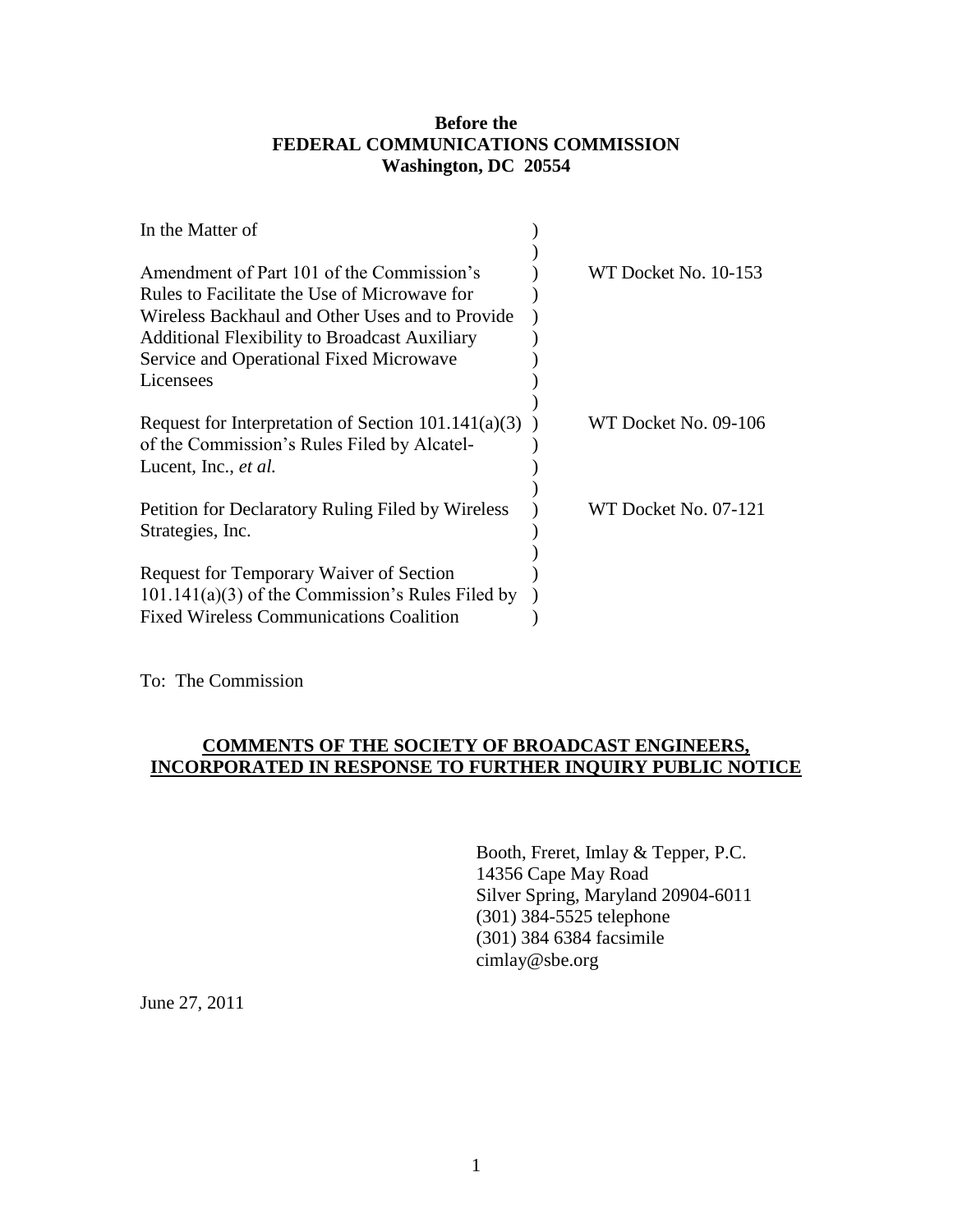1. The Society of Broadcast Engineers, Incorporated ("SBE")<sup>1</sup> respectfully

submits these Comments in response to the Public Notice, DA 11-1011, entitled *Wireless* 

*Backhaul: Further Inquiry into Fixed Service Sharing of the 6875-7125 MHz and 12700-*

*13200 MHz Bands* in the above-captioned proceeding. The Public Notice seeks further

comment on, among other things<sup>2</sup>:

(1) the feasibility of allowing Fixed Service (FS) operations to have access to the bands 6875-7125 MHz and 12700-13200 MHz, in areas outside the licensed service areas of Broadcast Auxiliary Service (BAS) and Cable TV Relay Service (CARS); or

(2) band segregation such that FS operators could have access to the bands 6875-7075 MHz and 12700-13150 MHz, and BAS and CARS would retain access to 7075-7125 MHz and 13150-13200 MHz without interference from fixed operations.

As SBE has established in this proceeding previously, neither of these proposals will

adequately protect the active daily use of these bands by BAS and CARS licensees for

mobile, temporary fixed and aeronautical mobile electronic news gathering (ENG)

applications in *and near* most television markets, at all times of the day and night.

Accordingly, SBE opposes both proposals and urges the Commission not to proceed with

either of them.

 $\overline{a}$ <sup>1</sup> SBE timely filed comments in this proceeding, and in February of this year filed *ex parte* reply comments. SBE has also met with Commission staff to explain its position with respect to the issues raised in the *Notice of Proposed Rulemaking and Notice of Inquiry*, WT Docket Nos. 10- 153, 09-106 and 07-121, FCC 10-146, 25 FCC Rcd. 11246, 75 Fed. Reg. 52186 (rel. August 5, 2010) (the "*Notice*"). SBE's position has not changed, and the comments and reply comments are incorporated herein by reference.

 $2$  The Public Notice also seeks comment (at Paragraph 15) on the proper frequency coordination process for BAS and CARS if it decides to permit any FS in BAS/CARS bands outside the licensed BAS or CARS service areas of operation. While SBE does not at all endorse this sharing concept, should the Commission decide to proceed in this manner, under no circumstances should it compound the mistake that it has made in the past by applying the expensive and valueless Part 101 coordination procedures to TV Pickup operation in the 7 and 13 GHz bands. SBE's frequency coordination procedures work fine for mobile BAS and CARS operation, and they are critical to facilitating shared use of scarce spectrum in most broadcast markets. The Part 101 coordination procedures, by contrast, add nothing but expense and delay to the process. Real-time coordination is critical to effective ENG operation by broadcasters and the frequency coordination processes now in place should not under any circumstances be interfered with or compromised.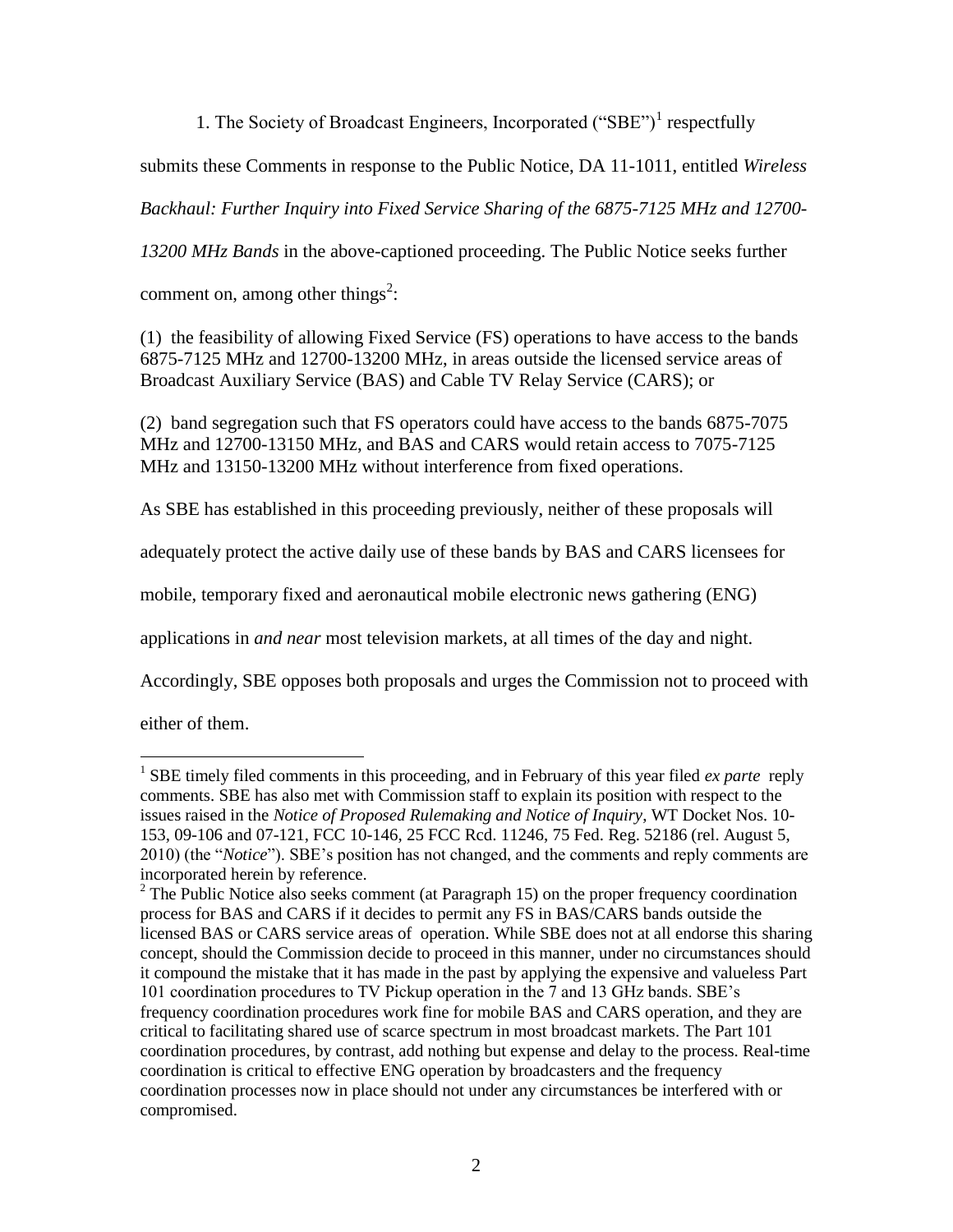2. It is no secret that the Commission has already conceptually adopted the addition of wireless backhaul to the BAS and CARS 7 and 13 GHz bands to facilitate expanded broadband. The concept appears as a *fait accompli* in the National Broadband Plan.<sup>3</sup> The issuance of this Public Notice, despite a full and complete record from the comments filed in the proceeding to date (which clearly identify the obstacles to effectuating FS sharing with mobile BAS and CARS operation), indicates that the Commission has already decided what the outcome of this proceeding is going to be. The only issue now is how to justify the policy decisions that it has already made. It is suggested that the process utilized in this case (as in so many others in recent Commission jurisprudence) has been conducted exactly backward. Policy decisions should not be determined in advance of technical spectrum planning. The prejudgment that is manifest in this proceeding is unsettling.

3. Turning to the first of the Commission's present sharing proposals, which is to permit FS licensing outside the licensed service areas of current BAS and CARS stations, there are numerous flaws in the concept. First of all, and most obviously, the proposal in effect freezes the areas of protected BAS and CARS mobile operation to a single point in time. Any new BAS or CARS applicants for facilities which envision service areas *outside* those which duplicate presently licensed BAS or CARS service areas would not be protected from FS operations which have located in the proposed new BAS or CARS facility's service area in the meantime. That is a complete disaccommodation for any new

 $\overline{a}$ 

<sup>&</sup>lt;sup>3</sup> Section 5.5 of the National Broadband Plan includes recommendations to "increase the flexibility, capacity and cost-effectiveness of spectrum for point-to-point wireless backhaul services, including the revision of Rule Parts 74, 78 and 101 to "allow for increased spectrum sharing among compatible point-to-point microwave services."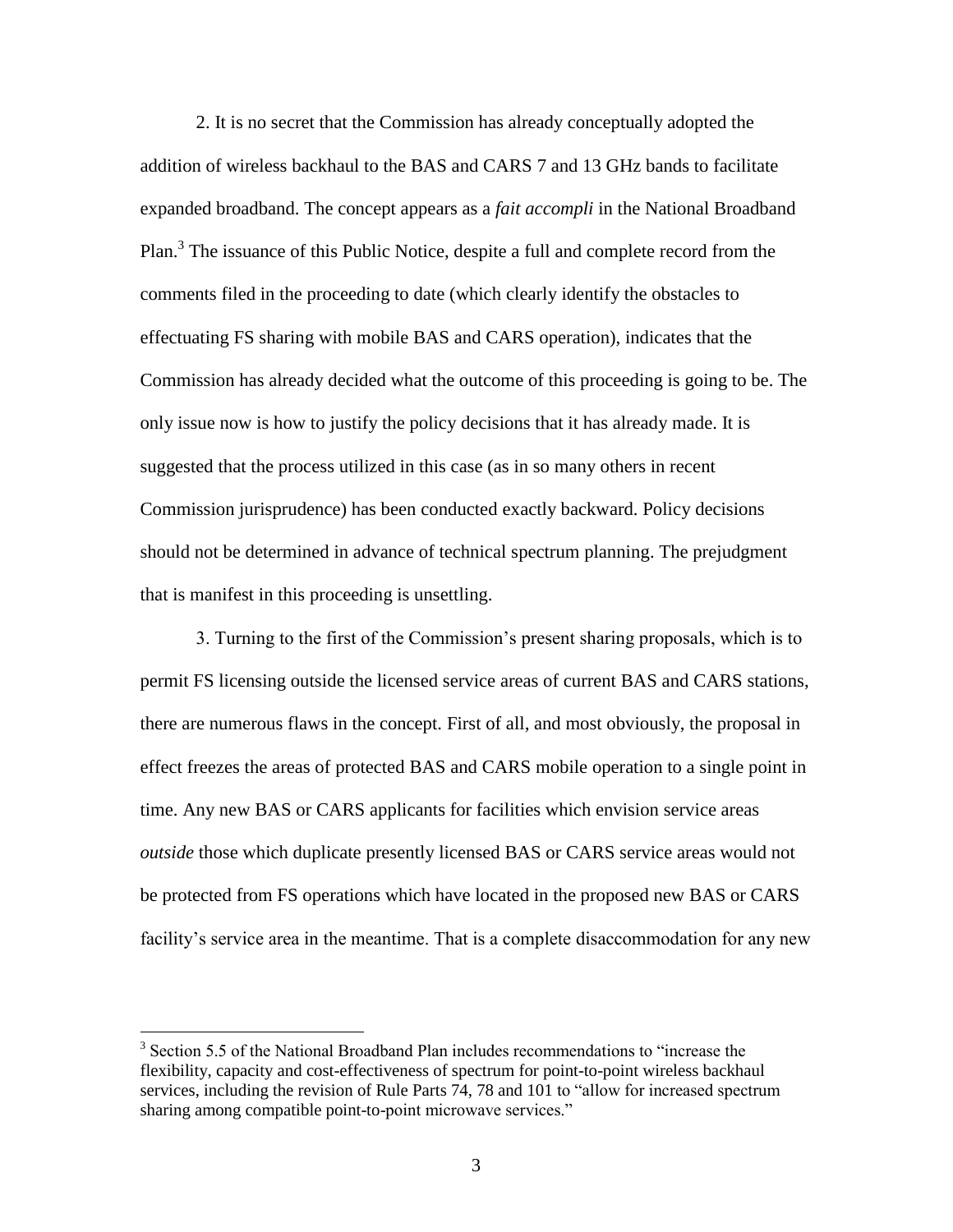BAS or CARS facilities and presumes that there is and should be no growth in BAS or CARS operation at 7 or 13 GHz at all.

4. Furthermore, the Wireless Bureau's studies are flawed in at least two respects and do not reflect the actual range of use of the 7 and 13 GHz bands for ENG. This is because the coverage areas on the licenses, first, do not accurately indicate areas in which TV Pickup stations will use the 7 and 13 GHz bands for ENG. Licensees typically, and it is fair to say often, operate *well outside* those licensed coverage areas pursuant to Section 74.24 of the Commission's Rules, which was intended specifically to facilitate temporary operation outside a licensee's service area. It was a provision created at the outset of broadcast ENG to obviate the need for the Commission's staff to issue thousands of Special Temporary Authorizations for planned operations, and because of the recognition that broadcast news events are unpredictable in time and geography. LTTS licensees also operate in these bands. Those licenses, and some BAS licenses, specify nationwide operation, and the location of operations in a given area is determined on short notice and is facilitated by the good efforts of local market frequency coordinators who do their work in real time.

5. Just as new BAS and CARS operations pursuant to Section 74.24 of the Commission's Rules would not be protected from FS links under the Commission's plan, those same FS links would not be protected from licensed BAS and CARS mobile and temporary fixed operation. If the Commission proposes now to limit BAS and CARS licensees to operation only within licensed service areas, and to delete Section 74.24 in order to force this incompatible sharing plan, it would have the effect of eliminating broadcasters' ability to cover news events and it would have an exceptional, negative

4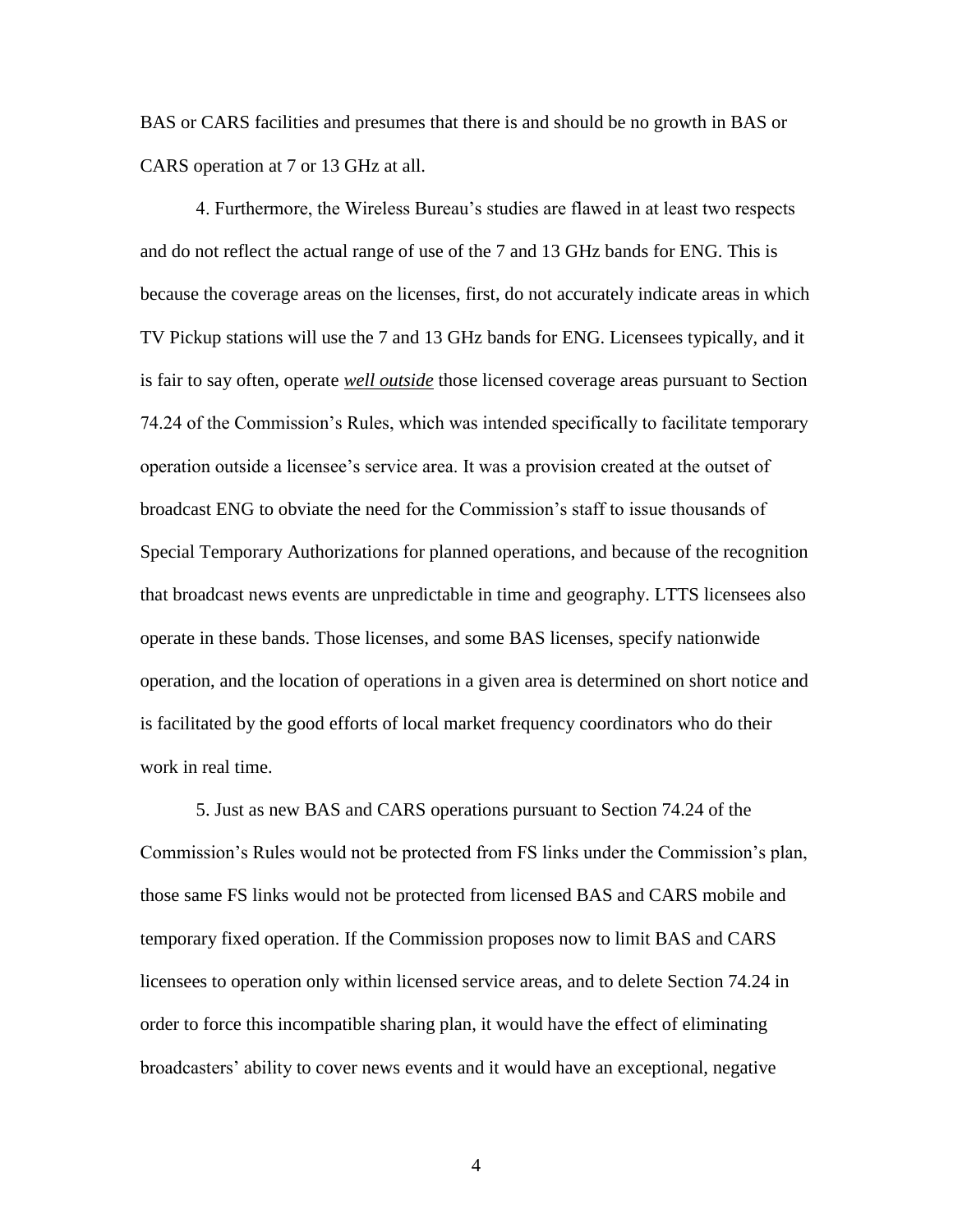effect on localism in broadcasting. SBE urges the Commission to put the horse back before the cart in this proceeding and to conduct a candid and honest technical evaluation of this proposal. Sharing between FS operations and mobile and temporary fixed ENG operation at 7 and 13 GHz is simply not feasible. Forcing such sharing notwithstanding this incompatibility will result in interference to FS stations, or else it will result in an unacceptable reduction in broadcasters' ability to do real-time newsgathering.

6. What, however, of the Commission's band segmentation proposal, which would segregate FS and BAS operations? This proposal was raised by Comsearch in its comments earlier in this proceeding. SBE has previously argued that it is not feasible to attempt to reduce the inherent incompatibility between BAS operations at 7 and 13 GHz and FS operations in those same bands by segregating channels used for mobile operations from those that are used for fixed operations, creating in essence mobile and fixed subbands. It would result in a substantial reduction in the availability of both bands for TV pickup operation going forward. In many markets, and especially in the largest markets,<sup>4</sup> the 7 GHz band is completely filled with mobile and coordinated fixed operations all of the time. The comments of the National Association of Broadcasters and Maximum Service Television (NAB/MSTV) drew the same conclusion. Short-notice time intervals are available when breaking news occurs. Dividing these bands into two,

 4 In New York, all of the 7 GHz BAS channels and most of the 13 GHz channels are in daily use. News vans are dispatched to venues without prior knowledge of path direction, as many stations have several receive sites both within the city and in the suburbs. News vans use relatively high power into high gain antennas and generally angle upward to rooftop or tower levels. In practice, in order to establish a path, van antennas are panned while transmitting. With the density of tall buildings in New York, most transmissions result in reflections off buildings and structures with reflected signals having no directional predictability. This alone makes it impossible to determine the potential for interference, adjacent channel issues, or brute force overload of fixed path receive sites. Prior, Part 101 coordination to determine path direction, proximity to a fixed path receive site, with fixed paths would be virtually impossible. If fixed paths in a shared band are to have priority, this will cripple ENG efforts.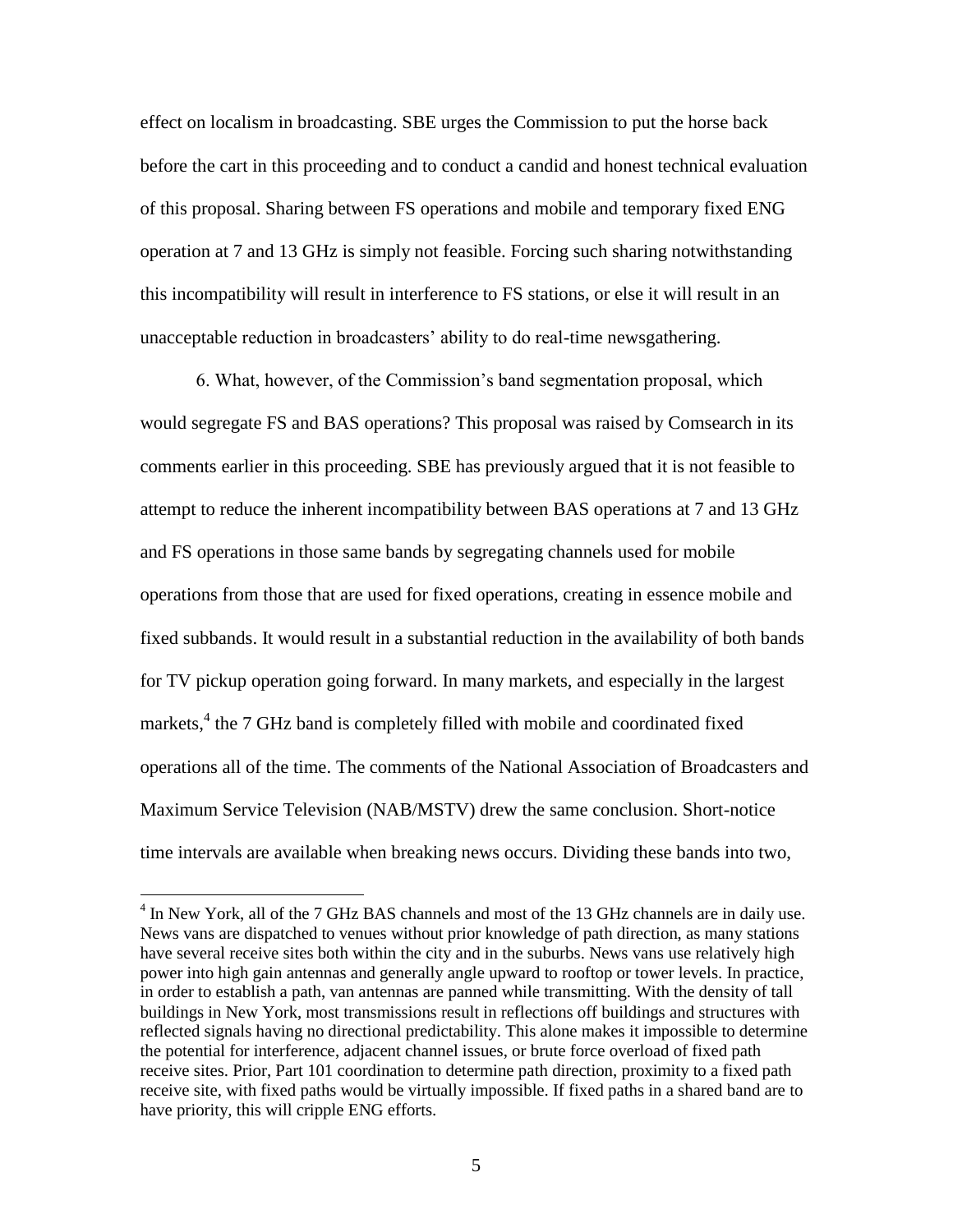arbitrarily-determined, fixed and mobile segments does not take into account local variations in use.<sup>5</sup> As the National Spectrum Managers' Association has already noted, further study is needed of the 7 and 13 GHz bands to determine usage of these bands on a market-by-market basis. Such a study would reveal the difficulty in segregating mobile and fixed operations by subbands in these BAS allocations. Because the 7 and 13 GHz bands are being used extensively and increasingly for real-time newsgathering, band segmentation substantially decreases the availability of channels in regular, daily use for mobile and temporary fixed operation and will cripple localism in broadcasting and newsgathering.

7. Market size is not determinative of demand for 7 and 13 GHz in this respect. Though 7 and 13 GHz may not be in regular use in a given broadcast market, a news event can change that situation in a matter of hours. A political convention, for example, or a major sporting event, changes substantially the level of use of those bands for mobile and temporary fixed use. Band segmentation will preclude the type of video production and newsgathering that American citizens have come to expect and rely upon, especially during emergencies.

8. Finally, SBE is constrained to question the source of the data used in the preparation of the maps in the Public Notice. ULS data is widely known by SBE and SBE-affiliated frequency coordinators to be inaccurate, by comparison with local market databases maintained by those volunteer frequency coordinators. No sharing decisions should be based exclusively on ULS data, as many TV Pickup license records in the ULS are missing technical data critical to ascertainment of use.

 $\overline{a}$ 

 $<sup>5</sup>$  For example, in the Albany, New York market, there is a common DTV transmitter facility, making</sup> frequency reuse difficult or impossible. Use of all the 7 GHz channels for mobile is necessary.